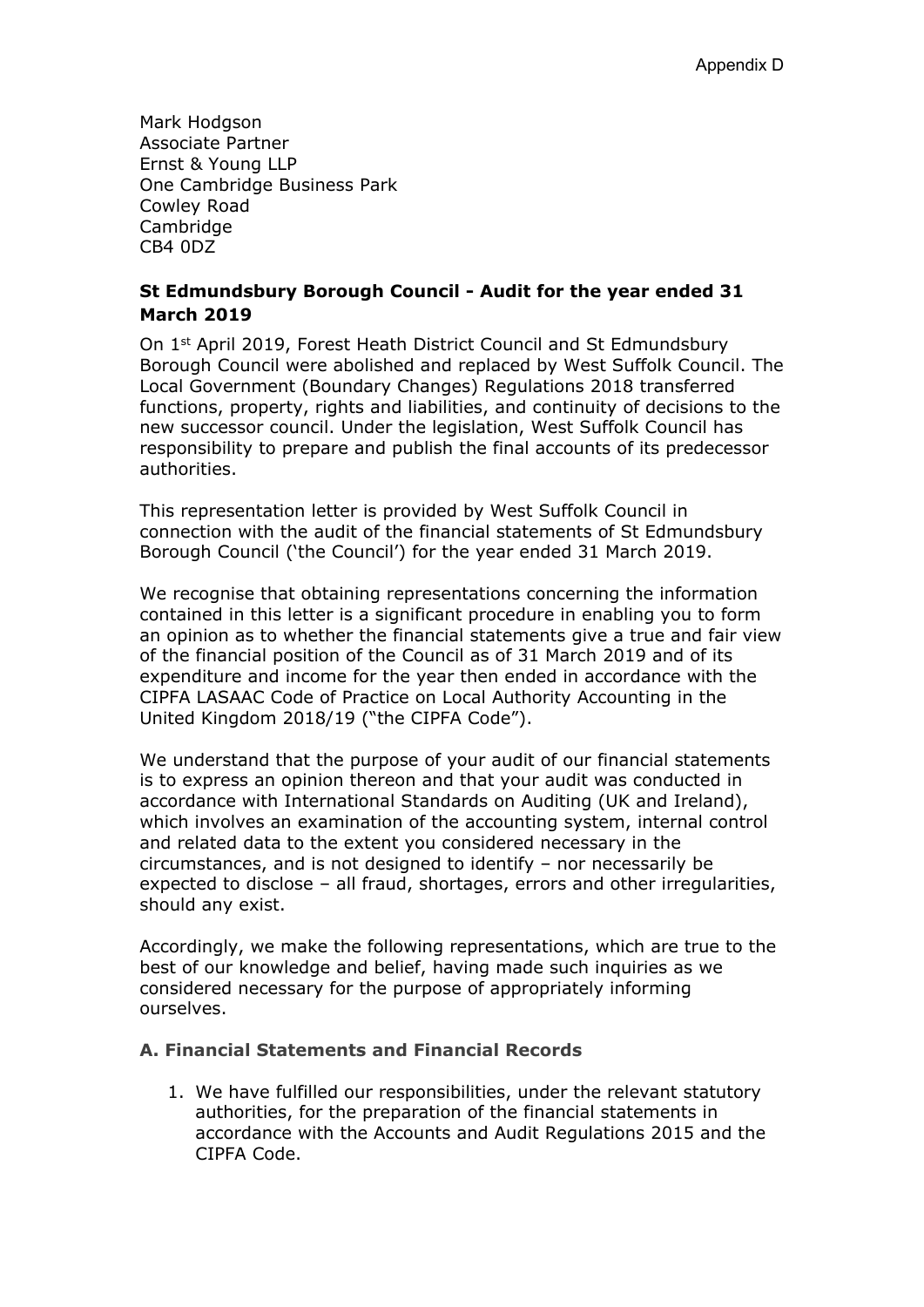- 2. We acknowledge as members of management of the Council, our responsibility for the fair presentation of the financial statements which, we believe, give a true and fair view of the financial position, financial performance and cash flows of the Council in accordance with the CIPFA Code and are free of material misstatements, including omissions. We have approved the financial statements.
- 3. We confirm that the Responsible Officer has:
- Reviewed the accounts;
- Reviewed all relevant written assurances relating to the accounts; and
- Made other enquires as appropriate.
- 4. We confirm that the significant accounting policies adopted in the preparation of the financial statements are appropriately described in the financial statements.
- 5. As members of management of the Council, we believe that the Council has a system of internal controls adequate to enable the preparation of accurate financial statements in accordance with the CIPFA Code, that are free from material misstatement, whether due to fraud or error.
- 6. We believe that the effects of any unadjusted audit differences, summarised in your Audit Results Report, accumulated by us during the current audit and pertaining to the latest period presented are immaterial, both individually and in the aggregate, to the financial statements taken as a whole.

#### **B. Non-compliance with law and regulations, including fraud**

- 1. We acknowledge that we are responsible to determine that the Council's activities are conducted in accordance with laws and regulations and that we are responsible for identifying and addressing any non-compliance with applicable laws and regulations, including fraud.
- 2. We acknowledge our responsibility for the design, implementation and maintenance of internal controls to prevent and detect fraud.
- 3. We have disclosed to you the results of your assessment of the risk that the financial statements may be materially misstated as a result of fraud.
- 4. We have no knowledge of any identified or suspected noncompliance with laws or regulations, including fraud that may have affected the Council (regardless of the source or form and including without limitation, any allegations by "whistleblowers"), including non-compliance matters:
- involving financial statements;
- related to laws and regulations that have a direct effect on the determination of material amounts and disclosures in the Council's financial statements;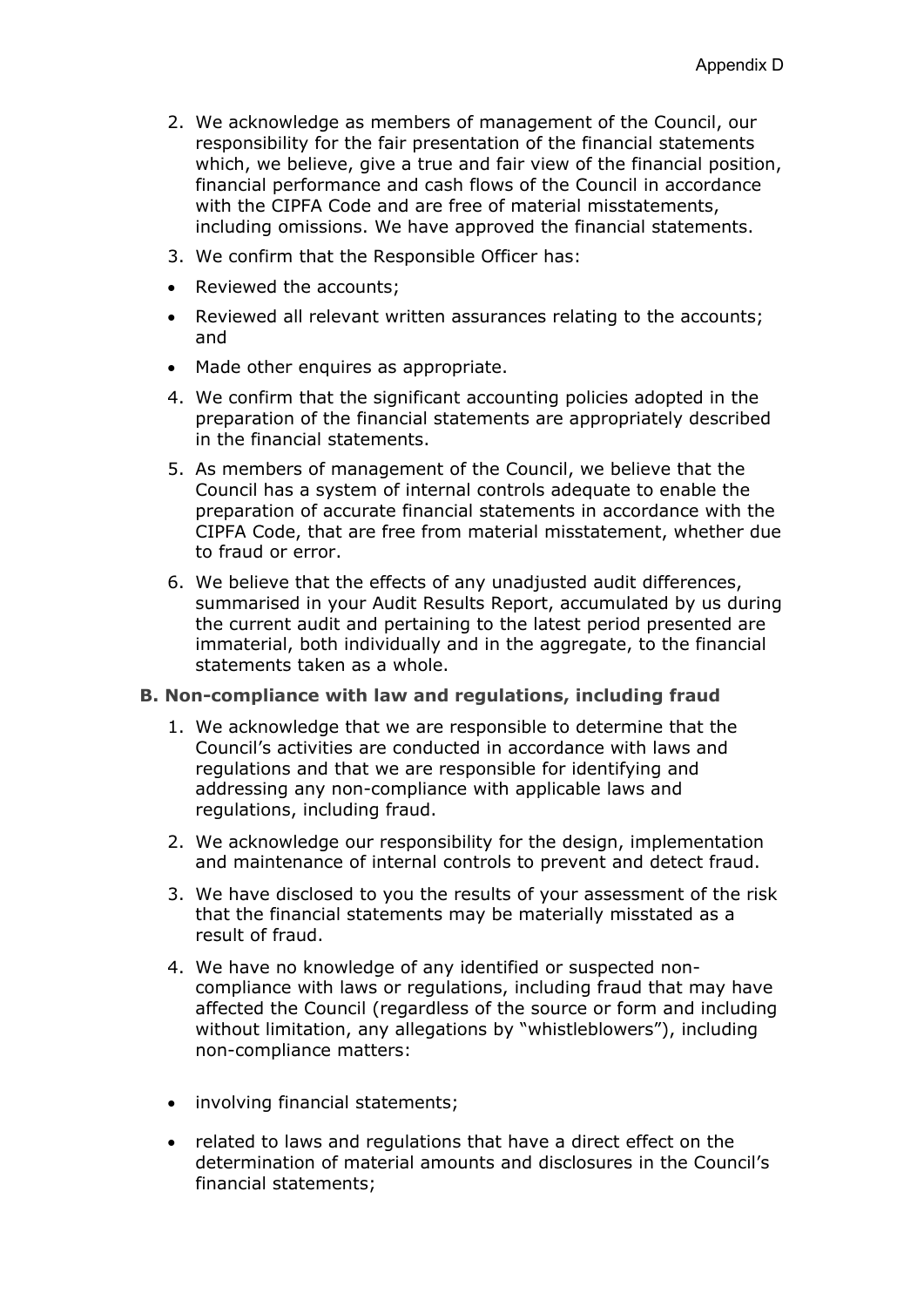- related to laws and regulations that have an indirect effect on amounts and disclosures in the financial statements, but compliance with which may be fundamental to the operations of the Council's activities, its ability to continue to operate, or to avoid material penalties;
- involving management, or employees who have significant roles in internal controls, or others; or
- in relation to any allegations of fraud, suspected fraud or other noncompliance with laws and regulations communicated by employees, former employees, analysts, regulators or others.

### **C. Information Provided and Completeness of Information and Transactions**

- 1. We have provided you with:
- Access to all information of which we are aware that is relevant to the preparation of the financial statements such as records, documentation and other matters as agreed in terms of the audit engagement;
- Additional information that you have requested from us for the purpose of the audit; and
- Unrestricted access to persons within the entity from whom you determined it necessary to obtain audit evidence.
- 2. We have recorded all material transactions in the accounting records and reflected them in the financial statements.
- 3. We have made available all minutes of the meetings of the Council and its relevant committees (or summaries of actions of recent meetings for which minutes have not yet been prepared) held through the year to the most recent meeting on the following date: 25 July 2019.
- 4. We confirm the completeness of information provided regarding the identification of related parties and that we have disclosed the identity of the Council related parties and all the related party relationships and transactions of which we are aware, including sales, purchases, loans, transfers of assets, liabilities and services, leasing arrangements, guarantees, non-monetary transactions and transactions for no consideration for the period ended, as well as related balances due to or from such parties at the year end. We have appropriately accounted for and disclosed such relationships and transactions in the financial statements.
- 5. We believe that the significant assumptions we used in making accounting estimates, including those measured at fair value, are reasonable.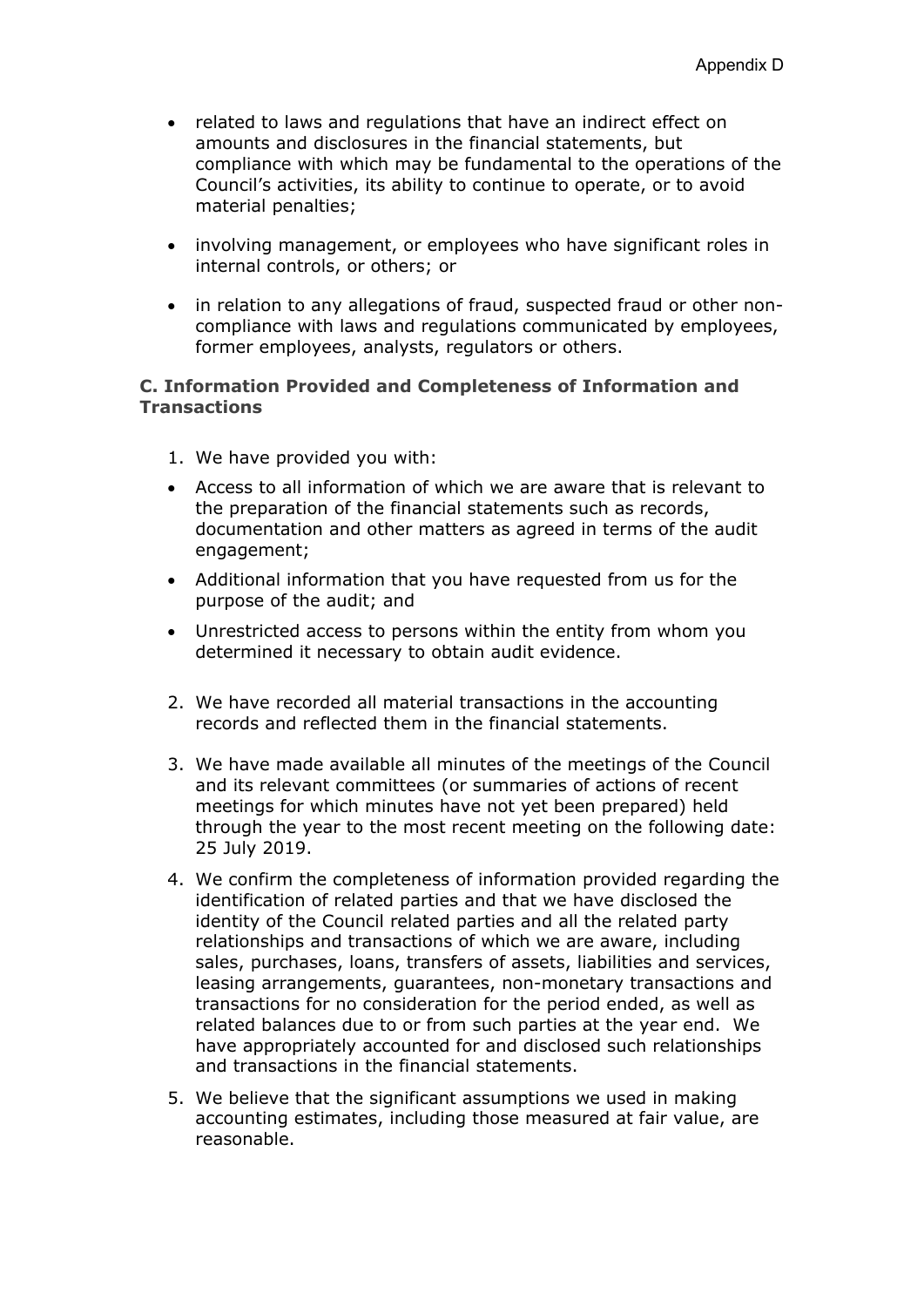6. We have disclosed to you, and the Council has complied with, all aspects of contractual agreements that could have a material effect on the financial statements in the event of non-compliance, including all covenants, conditions or other requirements of all outstanding debt.

### **D. Liabilities and Contingencies**

- 1. All liabilities and contingencies, including those associated with guarantees, whether written or oral, have been disclosed and are appropriately reflected in the financial statements.
- 2. We have informed you of all outstanding and possible litigation and claims, whether or not they have been discussed with legal counsel.
- 3. We have recorded and/or disclosed, as appropriate, all liabilities related litigation and claims, both actual and contingent, and have disclosed in the financial statements all guarantees that we have given to third parties.

#### **E. Subsequent Events**

1. Other than described in the relevant note (Note 5 Events after the Balance Sheet Date) to the Council's financial statements, there have been no events subsequent to the period end which require adjustment of or disclosure in the financial statements or notes thereto.

### **F. Accounting Estimates**

- 1. We confirm the reasonableness of the significant assumptions used in making the accounting estimates, including those measured at fair value.
- 2. We can confirm that in respect of accounting estimates recognised or disclosed in the financial statements:
- That we believe the measurement processes, including related assumptions and models, used in determining accounting estimates are appropriate and the application of these processes is consistent.
- That the disclosures relating to accounting estimates are complete and appropriate in accordance with the applicable financial reporting framework.
- That the assumptions used in making accounting estimates appropriately reflects our intent and ability to carry out specific courses of action on behalf of the entity, where relevant to the accounting estimates and disclosures.
- That no subsequent event requires an adjustment to the accounting estimates and disclosures included in the financial statements.

#### **G. Expenditure Funding Analysis**

1. We confirm that the financial statements reflect the operating segments reported internally to the Council.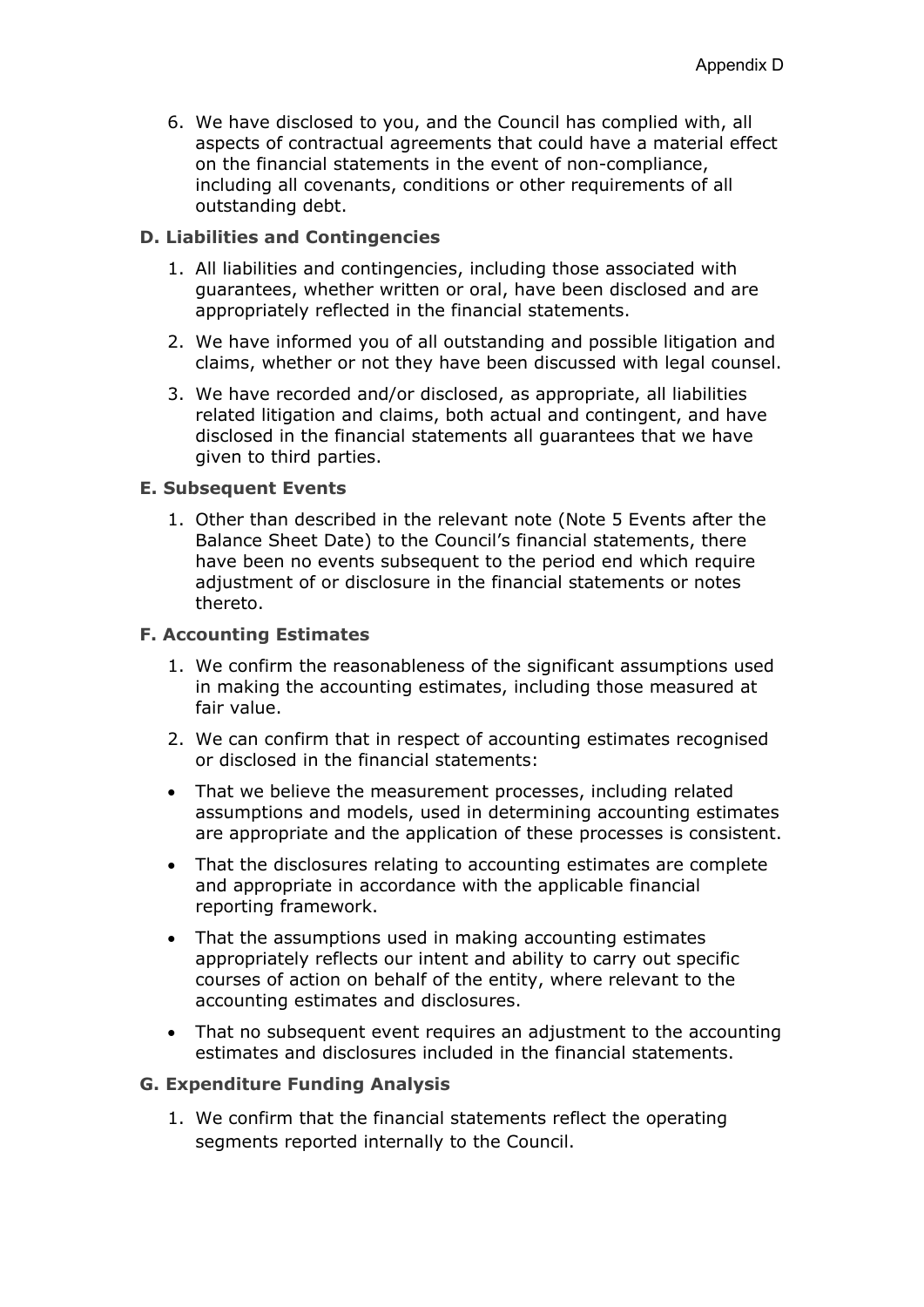## **H. Going Concern**

1. We have made you aware of any issues that are relevant to the Council's ability to continue as a going concern, including significant conditions and events, our plans for future action, and the feasibility of those plans.

## **I. Ownership of Assets**

1. Except for assets capitalised under finance leases, the Council has satisfactory title to all assets appearing in the balance sheet, and there are no liens or encumbrances on the Council's assets, nor has any asset been pledged as collateral. All assets to which the Council has satisfactory title appear in the balance sheet.

### **J. Reserves**

1. We have properly recorded or disclosed in the council financial statements the useable and unusable reserves.

## **K. Valuation of Property, Plant and Equipment Assets**

- 1. We agree with the findings of the experts engaged to evaluate the values of the Council's land and buildings and have adequately considered the qualifications of the experts in determining the amounts and disclosures included within the Council's financial statements and the underlying accounting records. We did not give or cause any instructions to be given to the experts with respect to the values or amounts derived in an attempt to bias their work, and we are not otherwise aware of any matters that have had an effect on the independence or objectivity of the experts.
- 2. We believe that the measurement processes, including related assumptions and models, used to determine the accounting estimate(s) have been consistently applied and are appropriate in the context of the CIPFA LASAAC Code of Practice on Local Authority Accounting in the United Kingdom 2017/18.
- 3. We confirm that the significant assumptions used in making the valuation of assets appropriately reflect our intent and ability to carry out specific courses of action on behalf of the entity.
- 4. We confirm that the disclosures made in the council financial statements with respect to the accounting estimate(s) are complete and made in accordance with the CIPFA LASAAC Code of Practice on Local Authority Accounting in the United Kingdom 2017/18.
- 5. We confirm that no adjustments are required to the accounting estimate(s) and disclosures in the council financial statements due to subsequent events.
- 6. We confirm that we have performed a desktop review of all assets not subject to revaluation as part of the 5 year rolling programme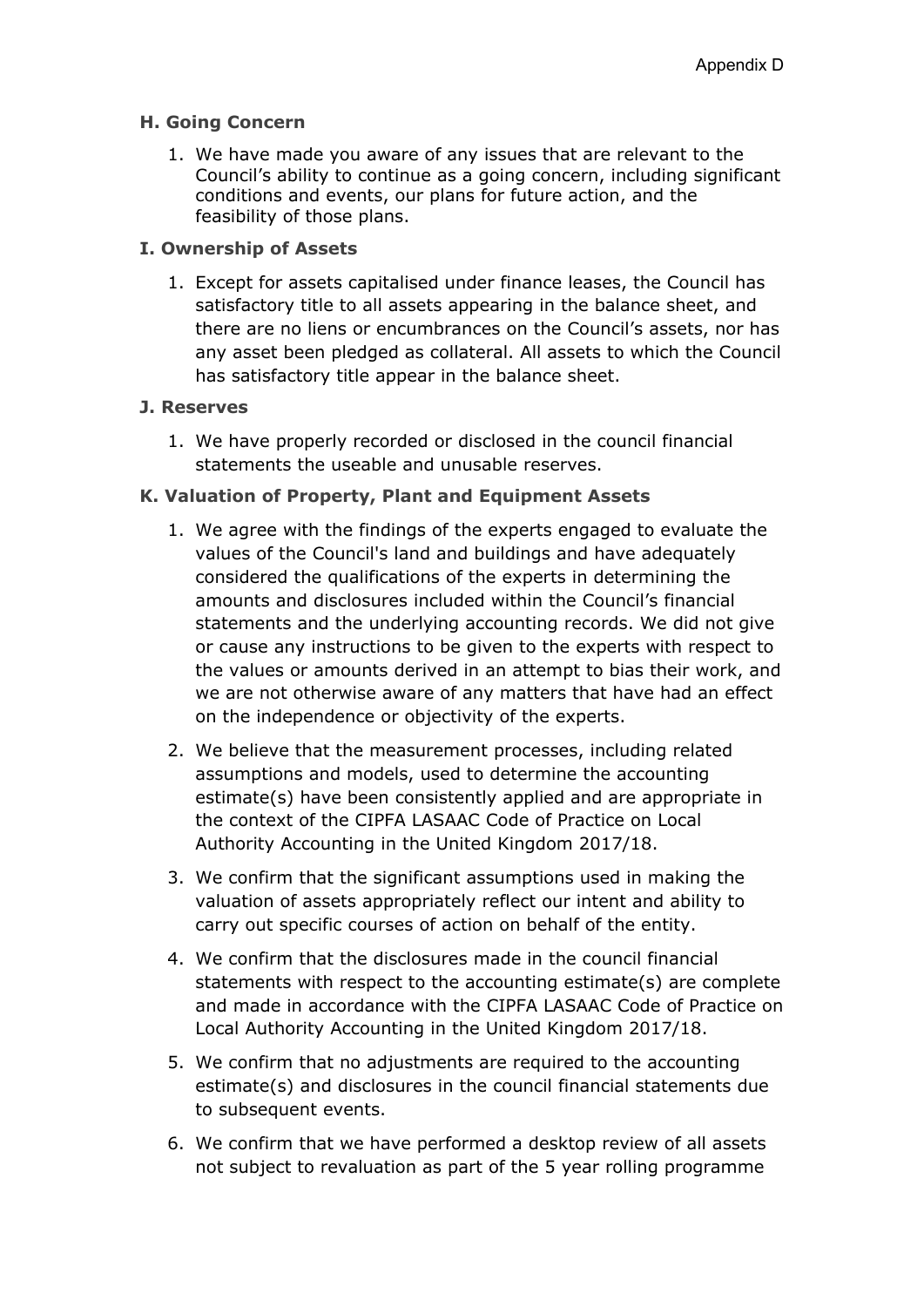for valuations and that each asset category is not materially misstated.

7. We confirm that for assets carried at historic cost, that no impairment is required.

#### **L. Retirement Benefits**

- 1. On the basis of the process established by us and having made appropriate enquiries, we are satisfied that the actuarial assumptions underlying the scheme liabilities are consistent with our knowledge of the business. All significant retirement benefits and all settlements and curtailments have been identified and properly accounted for.
- 2. We agree with the findings of the specialists that we engaged to evaluate the Valuation of Pension Liabilities and have adequately considered the qualifications of the specialists in determining the amounts and disclosures included in the council financial statements and the underlying accounting records. We did not give or cause any instructions to be given to the specialists with respect to the values or amounts derived in an attempt to bias their work, and we are not otherwise aware of any matters that have had an effect on the independence or objectivity of the specialists.
- 3. We believe that the measurement processes, including related assumptions and models, used to determine the accounting estimate(s) have been consistently applied and are appropriate in the context of the CIPFA Code.
- 4. We confirm that the significant assumptions used in making the valuation of the pension liability appropriately reflect our intent and ability to carry out specific courses of action on behalf of the entity.
- 5. We confirm that the disclosures made in the council financial statements with respect to the accounting estimate(s) are complete and made in accordance with the CIPFA Code.
- 6. We confirm that no adjustments are required to the accounting estimate(s) and disclosures in the council financial statements due to subsequent events.

#### **M. Other Information**

- 1. We acknowledge our responsibility for the preparation of the other information. The other information comprises the Narrative Report included in the Statement of Accounts 2018/2019.
- 2. We confirm that the content contained within the other information is consistent with the financial statements.

#### **N. Specific Representations**

1. There are no specific representations in addition to those above.